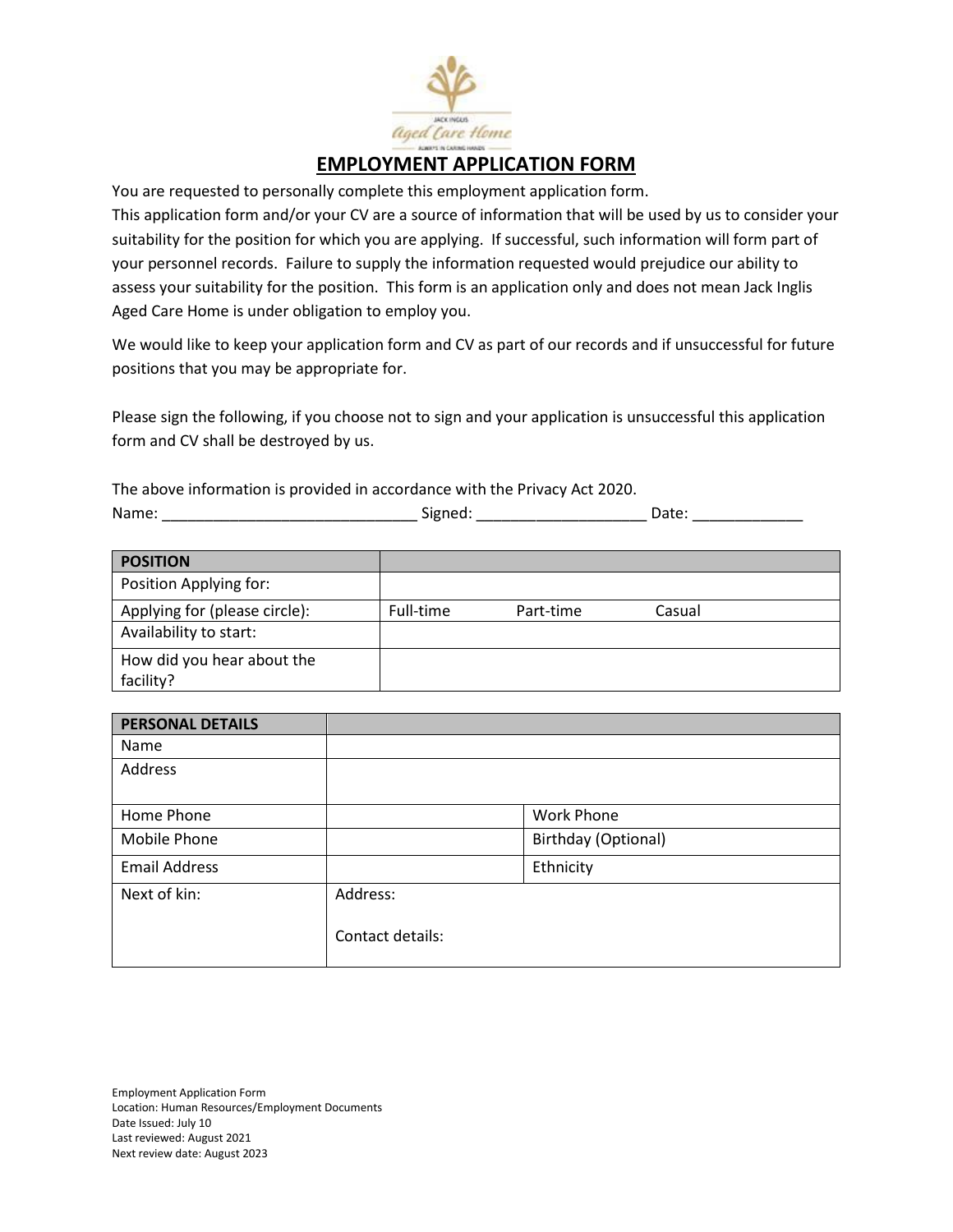

| <b>QUALIFICATIONS/STUDIES</b> |                            |  |  |
|-------------------------------|----------------------------|--|--|
| <b>Year Obtained</b>          | <b>Name of Institution</b> |  |  |
|                               |                            |  |  |
|                               |                            |  |  |
|                               |                            |  |  |
|                               |                            |  |  |
|                               |                            |  |  |
|                               |                            |  |  |
|                               |                            |  |  |
|                               |                            |  |  |

# **Please fill out the following information in full even if it is on your CV**

| PAST EMPLOYMENT (please list the last three places of employment with the current or most recent first) |                              |                    |
|---------------------------------------------------------------------------------------------------------|------------------------------|--------------------|
| Position held                                                                                           |                              |                    |
| Employer                                                                                                |                              |                    |
| Dates Employed                                                                                          |                              | Reason for leaving |
| Position held                                                                                           |                              |                    |
| Employer                                                                                                |                              |                    |
| Dates Employed                                                                                          |                              | Reason for leaving |
|                                                                                                         |                              |                    |
| Position held                                                                                           |                              |                    |
| Employer                                                                                                |                              |                    |
| Dates Employed                                                                                          |                              | Reason for leaving |
|                                                                                                         |                              |                    |
| Further positions you have                                                                              |                              |                    |
| held that may be relevant to                                                                            |                              |                    |
| this position:                                                                                          |                              |                    |
| Do you have secondary                                                                                   | YES / NO                     |                    |
| employment?                                                                                             | If yes, please give details: |                    |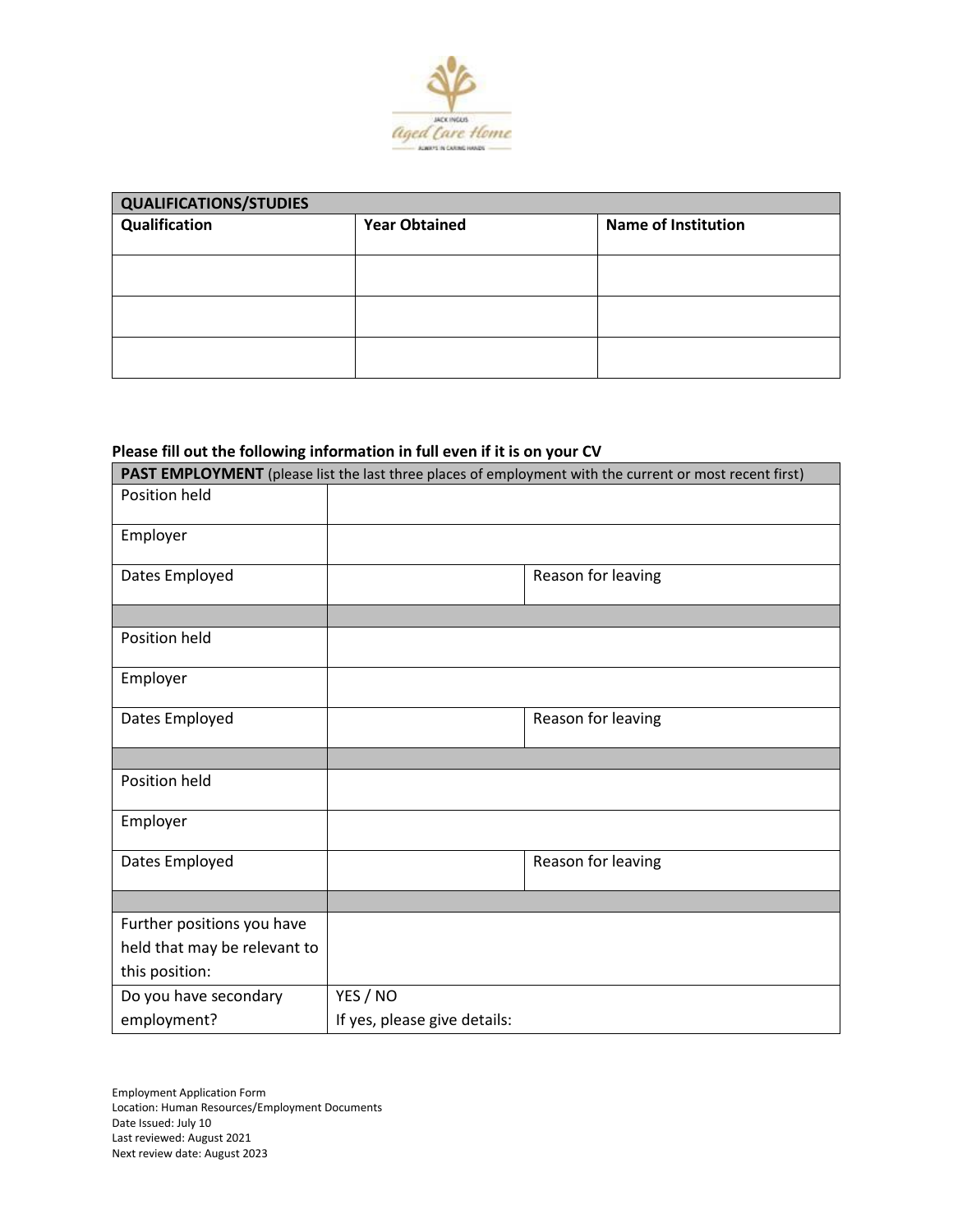

### **REFEREES** (Two of which should be your most recent employers)

| Name:        |               |
|--------------|---------------|
| Address:     | Phone Number: |
|              |               |
| Relationship |               |
|              |               |
| Name:        |               |
| Address:     | Phone Number: |
|              |               |
| Relationship |               |
|              |               |
| Name:        |               |
| Address:     | Phone Number: |
|              |               |
| Relationship |               |
|              |               |

## **Personal Health History**

## **Have you ever had or have:**

| Musculoskeletal injury (back, neck, shoulder etc) YES / NO                                    |
|-----------------------------------------------------------------------------------------------|
| If yes, please give details:                                                                  |
| Occupational overuse syndrome/repetitive strain injury<br>YES / NO                            |
| If yes, please give details:                                                                  |
| YES / NO<br>Migraine, epilepsy, black outs, fainting, stroke or dizziness                     |
| If yes, please give details:                                                                  |
| YES / NO<br><b>Diabetes</b>                                                                   |
| If yes, please give details:                                                                  |
| Mental illness (e.g. anxiety, schizophrenia, depression etc) YES / NO                         |
| If yes, please give details:                                                                  |
| Have you ever had difficulties coping with change or other stressful events in the workplace? |
| YES / NO                                                                                      |
| If yes, please give details:                                                                  |
| Skin rash, dermatitis, allergy or hay fever YES / NO                                          |
| If yes, please give details:                                                                  |
| Respiratory illness, (e.g. asthma, emphysema etc) YES / NO                                    |
|                                                                                               |

Employment Application Form Location: Human Resources/Employment Documents Date Issued: July 10 Last reviewed: August 2021 Next review date: August 2023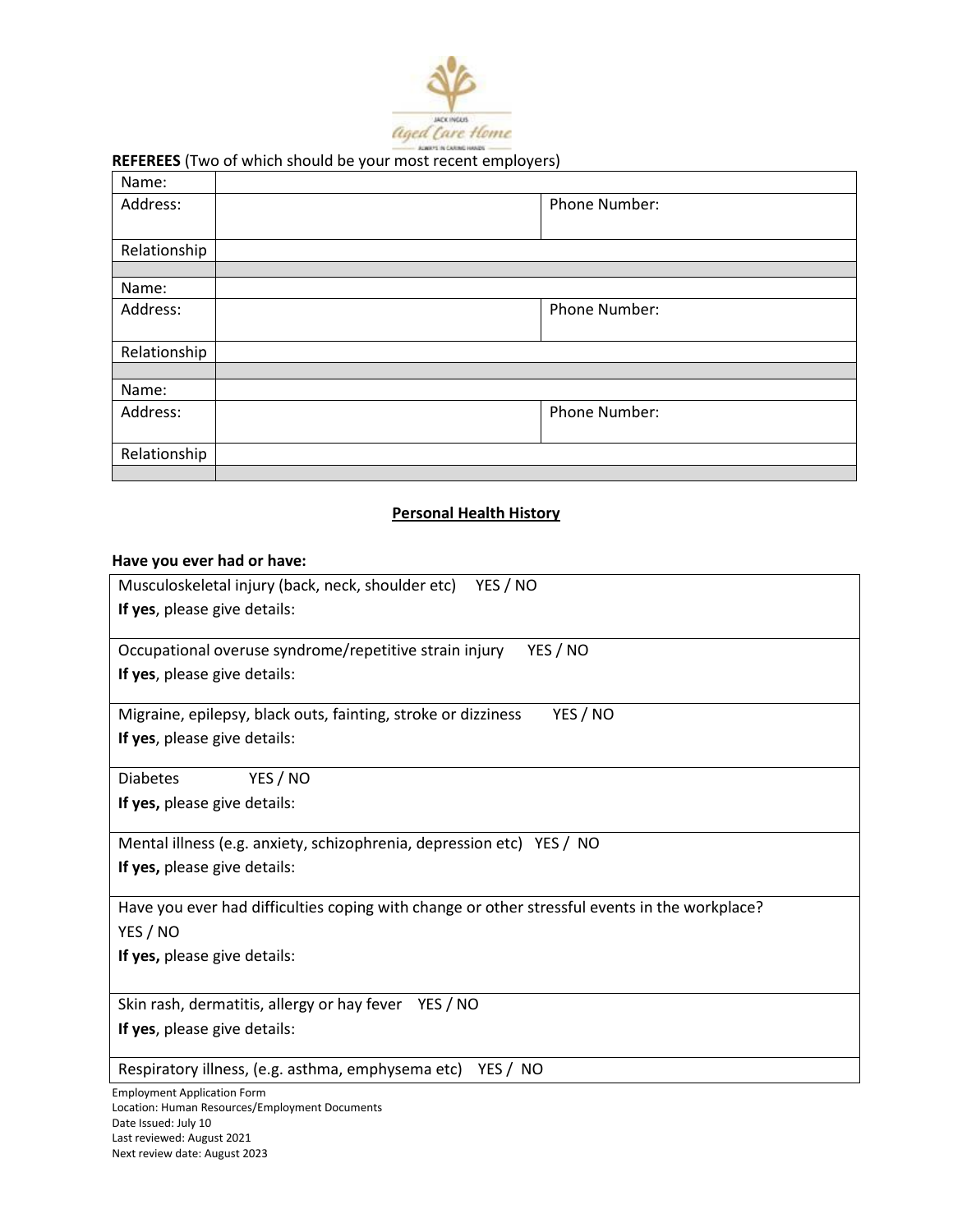

**If yes**, please give details:

Cardio vascular disease YES / NO **If yes**, please give details:

Shift work problems (accidents, excessive tiredness etc) YES / NO **If yes**, please give details:

Alcohol or drug addiction or abuse YES / NO **If yes**, please give details:

Has your use of alcohol and/or drugs ever affected your work performance? YES / NO **If yes,** please give details:

Are you a smoker? YES / NO

Have you ever needed to take more than your sick-leave allocation? YES / NO **If yes**, please give details:

Have you claimed Accident compensation (ACC) in the last 12months? YES / NO **If yes,** please give details:

Please state any serious injury or illness you have suffered that may affect your ability to effectively carry our functions and responsibilities of the position you are applying for:

Do you have any known condition which may affect your ability to effectively carry out the functions and responsibilities of the position you have applied for: YES / NO **if yes,** please give details:

Do you have any other known condition, which might put our staff or residents at risk? YES / NO **If yes,** please give details:

As per COVID-19 Public Health Response (Vaccinations) Order 2021 it is required that people working in the health and disability sector are fully vaccinated. For that reason, we need to ask you:

| Have you had the Covid vaccination:                | First dose          | Yes/No Date |
|----------------------------------------------------|---------------------|-------------|
|                                                    | Second Dose         | Yes/No Date |
|                                                    | <b>Booster Dose</b> | Yes/No Date |
| Evidence sited and copied for file                 |                     | Yes/No      |
| Do you agree to a medical examination if required? | YES / NO            |             |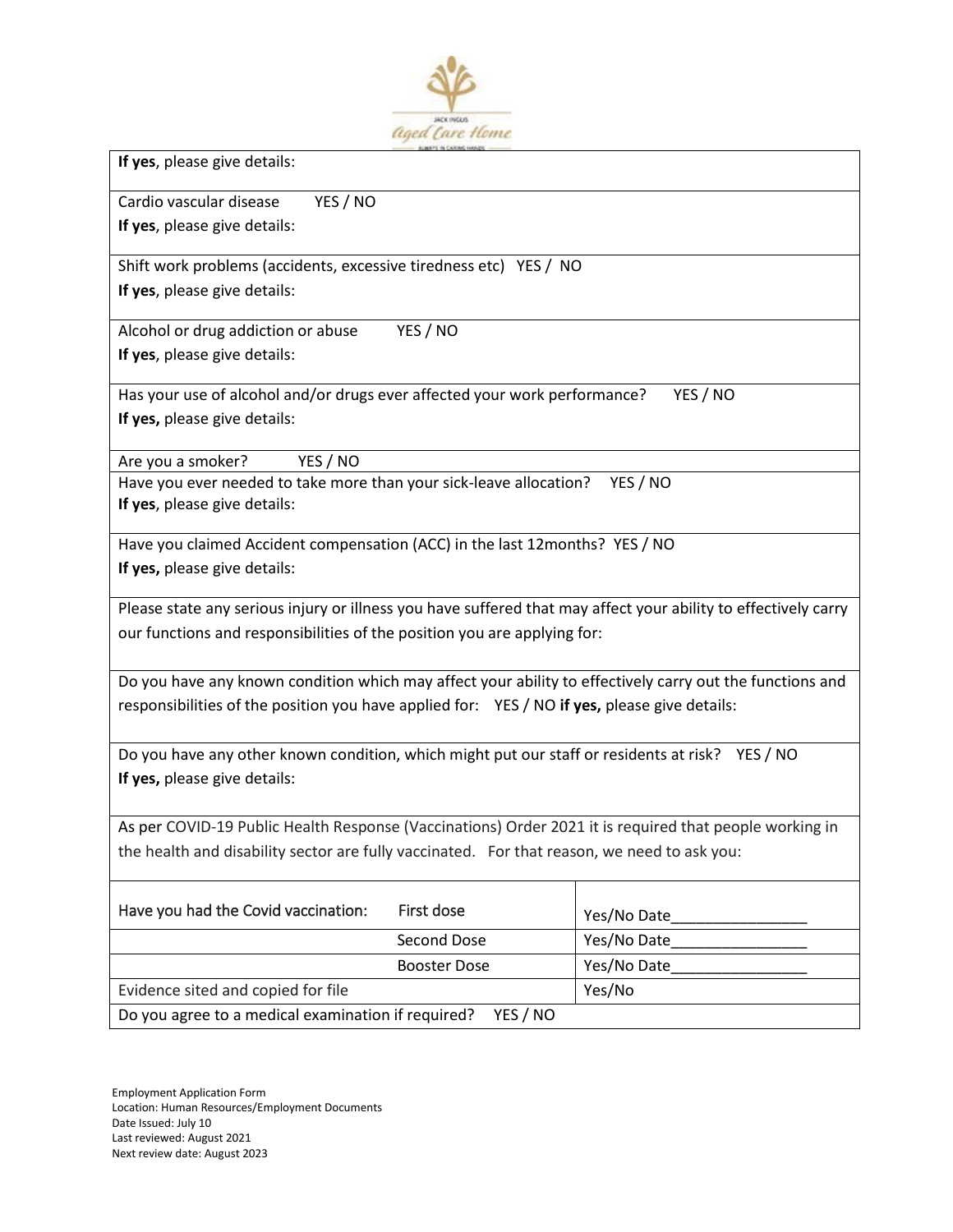

### **FURTHER INFORMATION**

Have you ever had problems at work arising from personality clashes, your attitudes or behavior, or conflicts with another staff member? YES / NO **If yes,** please give details:

Have you taken legal action against, or has legal action been taken against you, by any former employers? YES / NO

**If yes**, please give details:

If you are offered employment, you may be requested by Management to obtain a "clean" drug test. Do you agree to undergo a drug test if asked YES / NO

## **NURSES only:**

Do you have a current practicing certificate? YES / NO APC number:

Has the Nursing council taken any disciplinary action against you in the past, or are there any pending actions by the Nursing Council which may affect your ability to carry our work? YES / NO **If yes,** please give details:

| Country of birth:                                                                 |                                                      |
|-----------------------------------------------------------------------------------|------------------------------------------------------|
| Can you speak any language(s) other than English?                                 |                                                      |
| If yes which languages?                                                           |                                                      |
|                                                                                   |                                                      |
| Are you a citizen of New Zealand?                                                 | YES / NO                                             |
| If yes, can you produce evidence if require?                                      | If no, do you have the right of permanent residence? |
| YES / NO                                                                          | YES / NO                                             |
| If NO, do you have a work permit? (production of<br>passport required)            |                                                      |
|                                                                                   | YES / NO                                             |
| Are you an assisted immigrant under bond to the Government or any other employee? |                                                      |